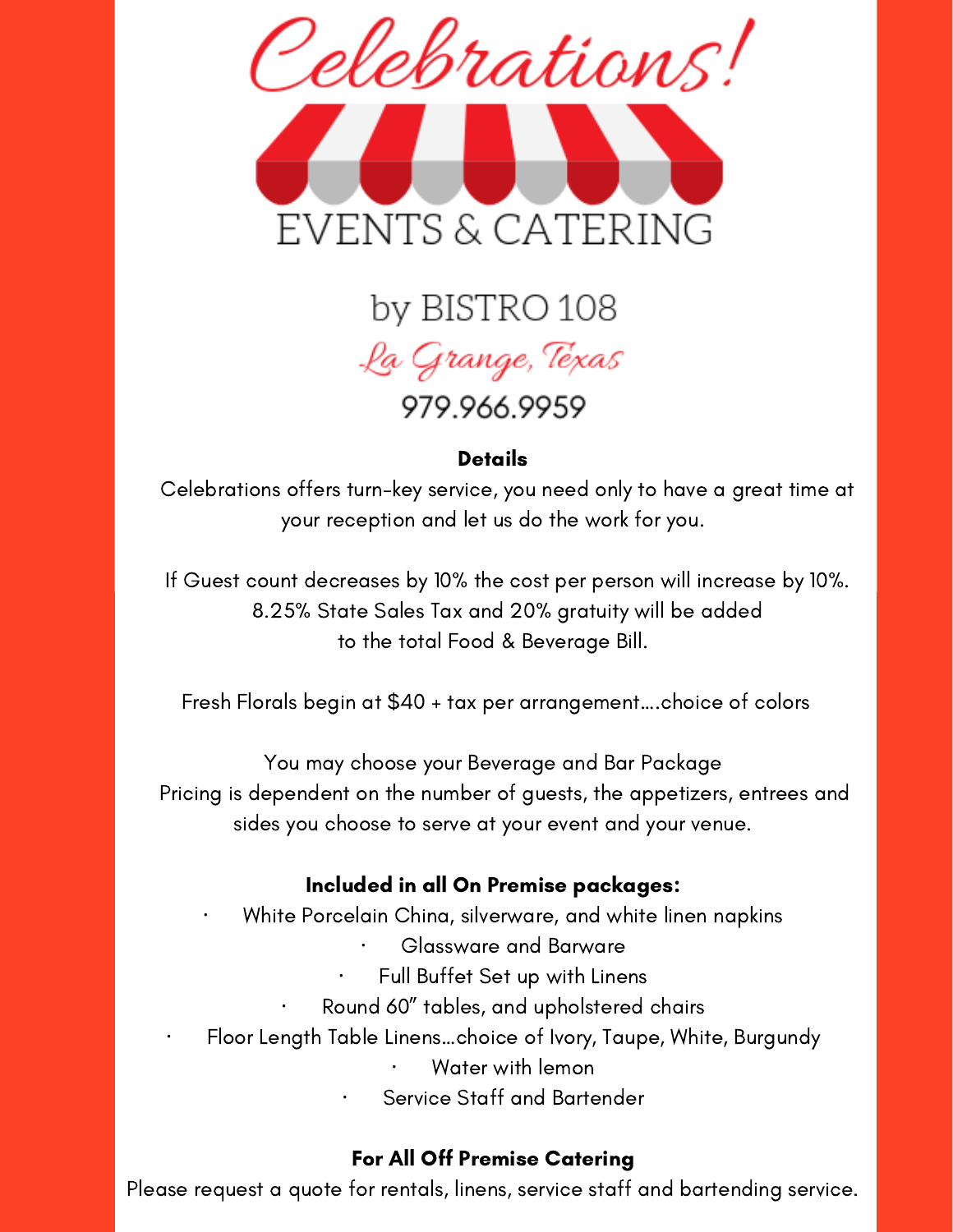#### THEMED BUFFETS

#### **Mexican**

Chili con Queso, Salsa, Guacamole and Tortilla Chips Tender Beef and Chicken Fajitas, Homemade Pinto Beans, Fiesta Rice Fresh Vegetable Medley, Flour and Corn Tortillas Sour Cream, Cheese, Lettuce, Tomato, Jalapenos & Pico de Gallo

#### Bar-B-Que

Tender Smoked Brisket Beef & Pork Sausage Links or Smoked Chicken Quarters Homemade Pinto Beans, Creamy Potato Salad, Cole Slaw Pickles, Jalapenos, Onions and Sliced Bread

#### Italian

Classic Caesar Salad Chicken Parmesan, Angel Hair Pasta with Garlic Butter Lasagna, Fresh Vegetable Medley, Freshly Baked Garlic Bread

# Southern Favorites

Mixed Garden Salad Chicken Fried Chicken Breasts with cream gravy, Pot Roast Country Style Green Beans, Mashed Potatoes, Yeast Rolls and Butter

# A Touch of New Orleans

Mini Wedge Salad Shrimp Creole Bacon Wrapped Pork Tenderloin with Raspberry Chipotle Sauce Wild and Brown Rice, Fresh Vegetable Medley Freshly Baked French Bread and Butter

# Bistro Favorites

Mixed Garden Salad Tender Baked Chicken Breast, sautéed mushrooms, onions & demi glaze Roasted Pork Loin with Salsa Verde Roasted New Potatoes with Rosemary and Garlic Spinach & Artichoke Bake, Freshly Baked French Bread and Butter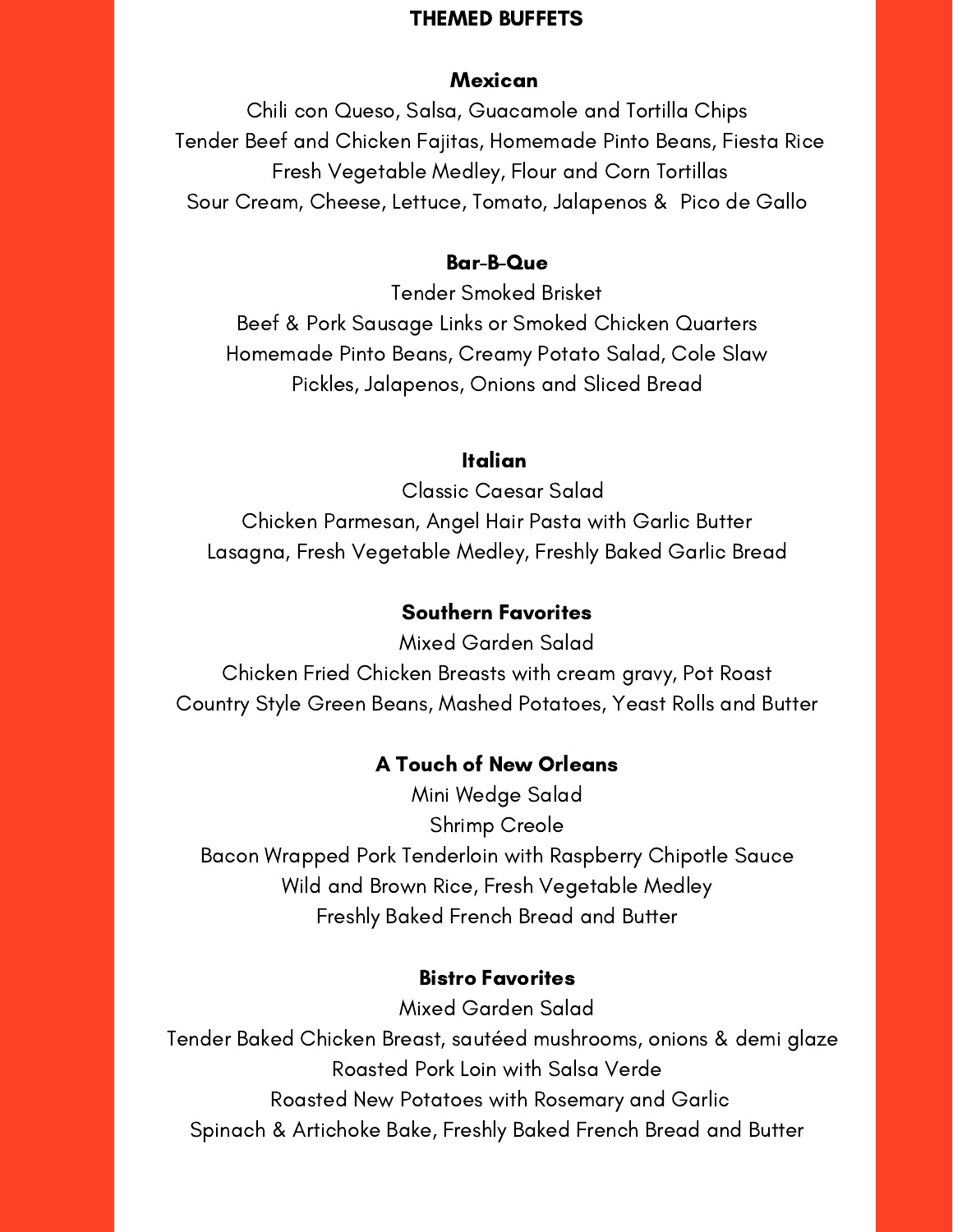#### BUFFET & SEATED DINNERS

## Classic Buffet…starts at \$27 per person

- Staff-Attended Buffet Service
- · One (1) Passed Appetizer
- · Choice of Soup or Salad
- · Two (2) Classic Entrees
	- · Two (2) Dinner Sides

# Premium Buffet…starts at \$32 per person

- Staff-Attended Buffet Service
- · One (1) Passed Appetizer
- · Choice of Soup or Salad
- Two (2) Premium Entrees
	- · Two (2) Dinner Sides

# Classic Seated Dinner… starts at \$33 per person

- Staff-Attended Buffet Service
- · One (1) Passed Appetizer
- Choice of Soup or Salad
- · Two (2) Premium Entrée choices
	- Two (2) Dinner Sides

#### Premium Seated Dinner…starts at \$38 per person

- Staff-Attended Buffet Service
- · One (1) Passed Appetizer
- Choice of Soup or Salad
- · Two (2) Premium Entrée choices
	- Two (2) Dinner Sides

These prices do not include rentals, linens, service staff or bartenders.

8.25% tax and 20% gratuity will be added to the total Food & Beverage Bill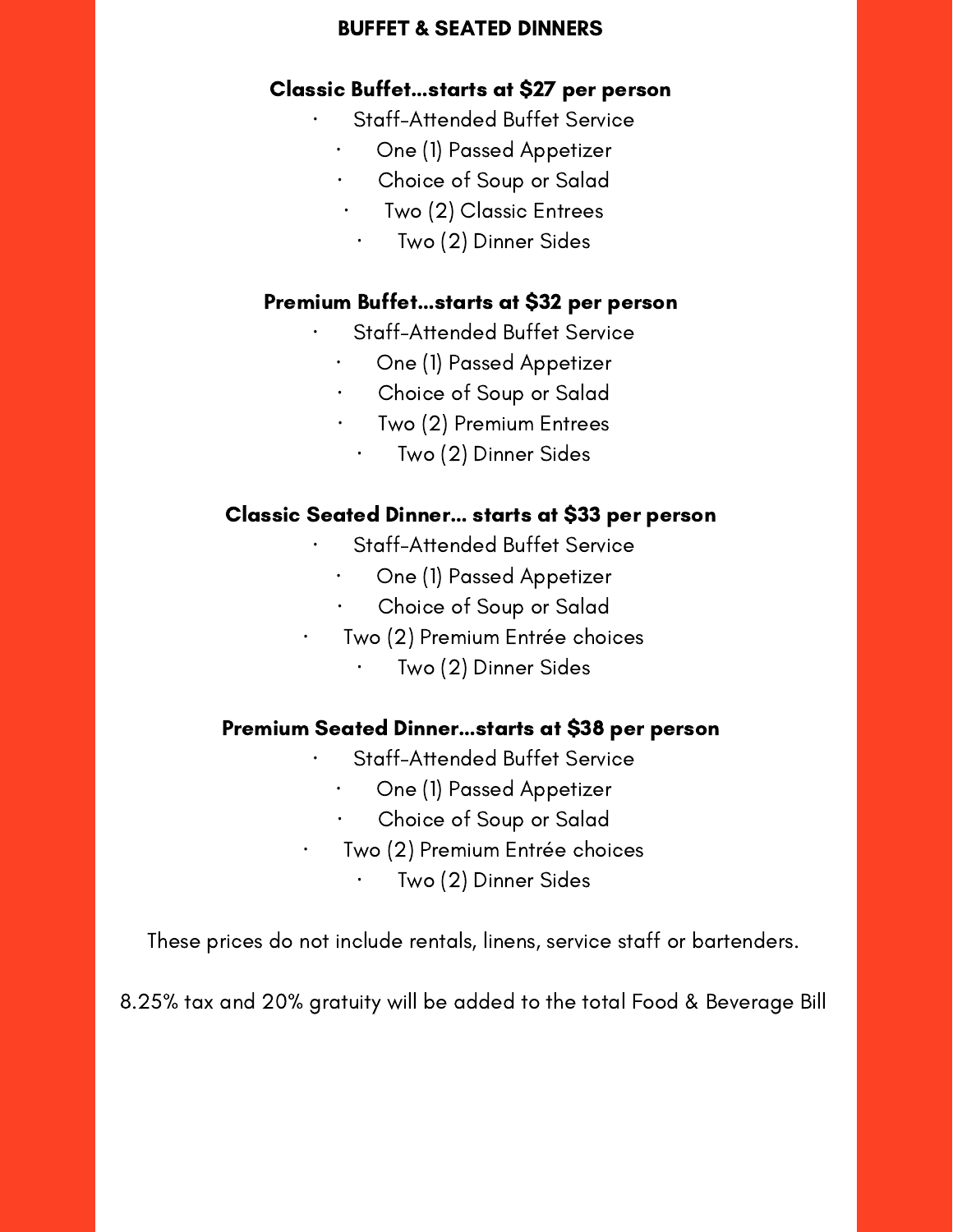## APPETIZERS

# Passed Appetizers

Asparagus & Asiago Wrapped in Prosciutto Bacon Wrapped Dates Stuffed with Gorgonzola Beef Sliders - Caprese Skewer Pulled Pork Sliders with pickled red onion and cilantro Lemon Thyme Goat Cheese Phyllo Tartlets Green Chili, Chicken Empanadas Black Beans Corn Empanadas - Crab Cakes with Lemon Basil Aioli Sausage Parmesan Stuffed Mushrooms Shrimp- Guacamole Tostada - Swedish Meatballs · Cheddar Biscuits with Country Ham Bacon Wrapped Jalapenos filled with Chicken & Monterrey Jack Cheese Blue Cheese Grapes rolled in Toasted Walnuts Croissant Crostini with brie, apple and foie gras Tomato Bruschetta

# Trays

House Smoked Salmon with crostini, cornichons, capers & sieved egg Texas Gulf Shrimp with cocktail sauce Pork Tenderloin with raspberry chipotle sauce Herb-crusted Beef Tenderloin, Creamy Horseradish Sauce & Honey Mustard Roasted Vegetables, peppers, eggplant, zucchini, yellow squash, Portobello mushrooms & red onion with lemon basil aioli Seasonal Fresh Fruit with lemon sour cream dip Brie en croute with Peaches & Crostini

# Charcuterie and Cheese Display

· Italian Ham, Salami, Mortadella, Manchego, Brie, Cheddar, Swiss, Smoked Gouda, Almonds, Kalamata Olives, Hummus, Grapes, Strawberries, Vegetables, assorted Crackers & toasted Crostini

# Bruschetta Bar

· Crostini…tomato bruschetta, olive tapenade, basil pesto, red pepper sauce, caramelized onion, mushroom duxelle, mozzarella, arugula, lemon thyme ricotta, prosciutto & salami

# Baked Dips

Spinach Artichoke Dip - Cheddar and Bacon Dip - Shrimp and Crab Dip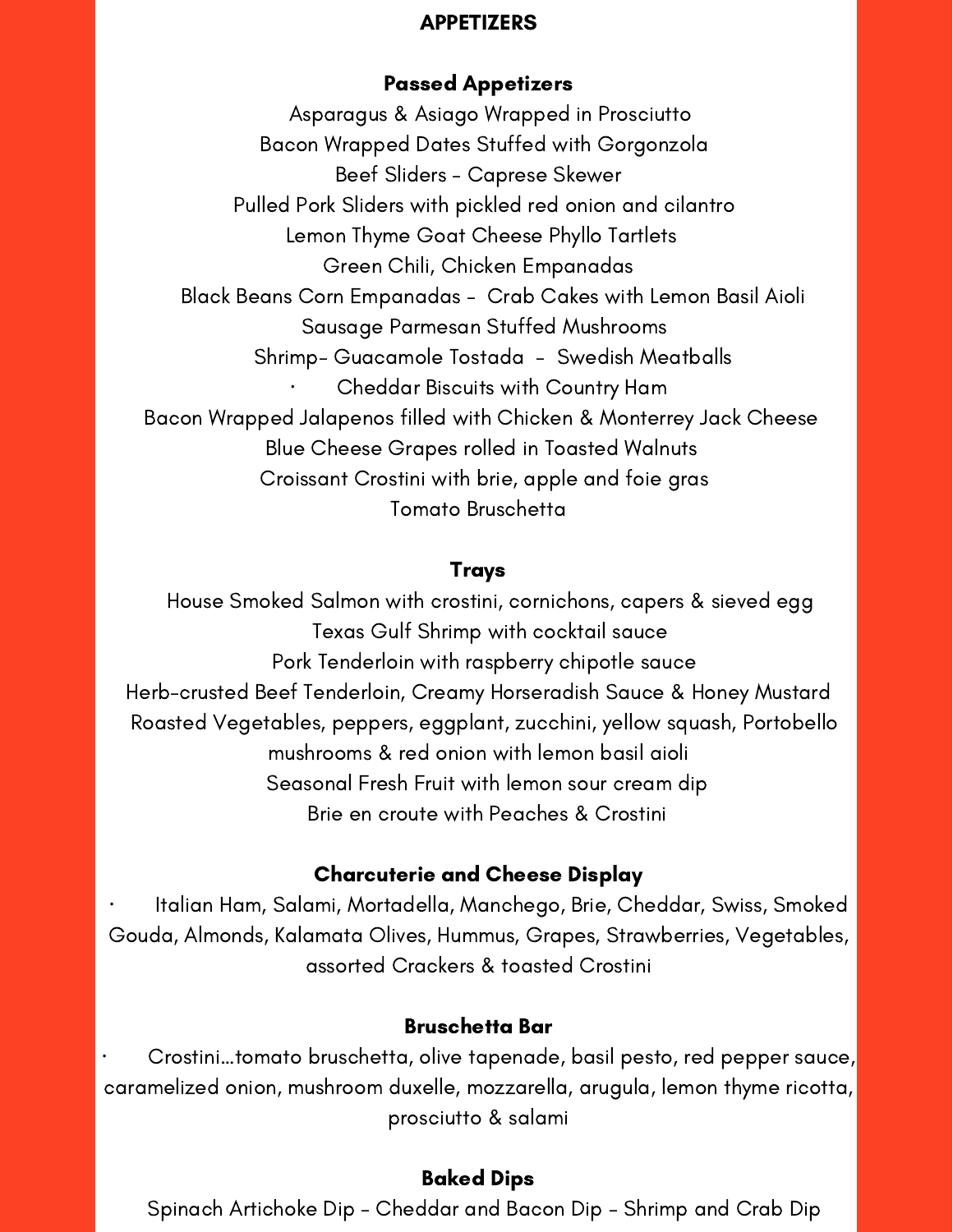# ENTREES

# Classic Entrees

- Lemon Garlic Shrimp
	- · Chicken Parmigiano
	- · Blackened Catfish
- Airline Chicken Breast with artichokes & mushrooms
	- · Bacon Wrapped Pork Tenderloin
	- · Coq au Vin (Wine Braised Chicken)
- Pecan Crusted Chicken Breast with lemon thyme butter sauce
	- Herb Crusted Pork Loin with cranberry Port wine sauce · NOLA Shrimp Creole
		- Poach Salmon with lemon butter sauce
	- Tequila Lime Chicken Breast with mango pico de gallo
		- · Honey Glazed Roasted Chicken Quarters

# Premium Entrees

- · Oven Roasted Beef Tenderloin béarnaise sauce
	- · Cornish Game Hen filled with wild rice
	- · Fresh Hawaiian Sea Bass, lemon butter sauce
		- Rack of Lamb, mint peppercorn sauce
			- Savannah Shrimp and Grits
			- · Mediterranean Pork Shank
			- · Guinness Braised Short Ribs
				- Jumbo Lump Crab Cakes
		- Seared Duck Breasts Cognac Sauce
			- · Jumbo Pork Chop with cornbread filling
- Slow Roasted Prime Rib au jus & creamy horseradish sauce